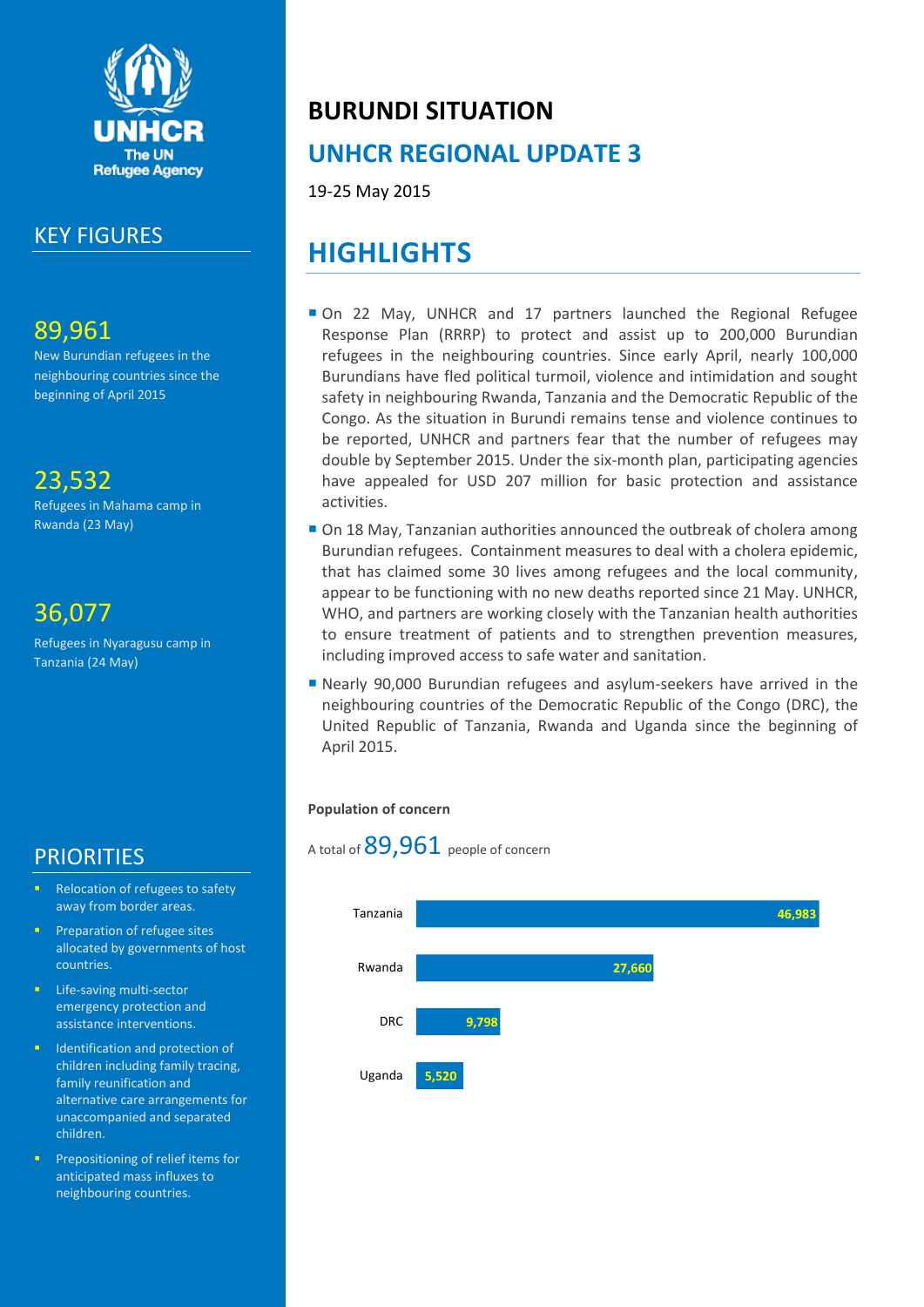# **RECENT DEVELOPMENTS**

#### **Operational Context**

 Over the weekend, opposition leaders against the third term mandate of President Pierre Nkurunziza, pulled out of negotiations following the assassination of Zedi Feruzi, opposition leader of the Union for Peace and Development (UPD) party. The coalition accused the government of targeting the opposition leaders for arrest and detention, forced disappearance, torture and inhumane treatment of demonstrators. The UN Secretary-General, Ban Ki-moon, encouraged Burundian stakeholders to "pursue the consultative political dialogue" facilitated by his Special Envoy Said Djinnit and other regional actors, such as the African Union and the East African Community (EAC).

# **P**rotection

#### **Achievements and Impact & Identified Needs and Remaining Gaps**

#### **DEMOCRATIC REPUBLIC OF THE CONGO**

- The number of new arrivals has reached 9,798 (23 May), with 85% located in Uvira territory and 15% in Fizi territory and with over half the population originating from Cibitoke province. The majority, 8,785 people, are being hosted by Burundian refugee families in South Kivu.
- Biometric registration of refugees in collaboration with the Government's National Commission for Refugees (CNR) continued in Uvira and Fizi territories– as of 23 May 5,814 people had been registered.

#### **RWANDA**

The number of new arrivals has reached 27,660 (23 May) with the majority, 23,532, relocated to Mahama camp. The arrival rate has decreased over the past few weeks with refugees reporting more roadblocks on the way to Rwanda.

#### **UGANDA**

The number of new arrivals has reached 5,520 (22 May). New arrivals are estimated at 250-300 per day by the Office of the Prime Minister (OPM). The main reason for flight cited by refugees is uncertainty about the future stability of their country. Refugees are reportedly passing through Rwanda and Tanzania to reach Uganda. New arrivals are being relocated to Nakivale refugee settlement where they will receive multisectoral assistance.

#### **UNITED REPUBLIC OF TANZANIA**

- New arrivals to Kagunga continue to steadily decline, with immigration officials reporting the average of 100 people per day. Nearly 30,000 refugees have been transported from Kagunga since the start of the emergency and over 800 refugees have used the alternate route by walking from Kagunga to Mkigo since 18 May. IOM assists refugees during the walk and provides transportation once they reach Mkigo.
- In a collaborative effort with government, local authorities and humanitarian partners, an individual head count exercise, to establish the current population of Burundian refugees in Kagunga was conducted on 22 May. As of 25



*Burundian refugees being transferred from Kagunga to the MV Liemba boat that will take them to Kigoma. From Kigoma they will be transferred to Nyaragusu refugee camp, Tanzania. UNHCR/B. Loyseau.*

May, a total 3,257 individuals were recorded remaining in Kagunga.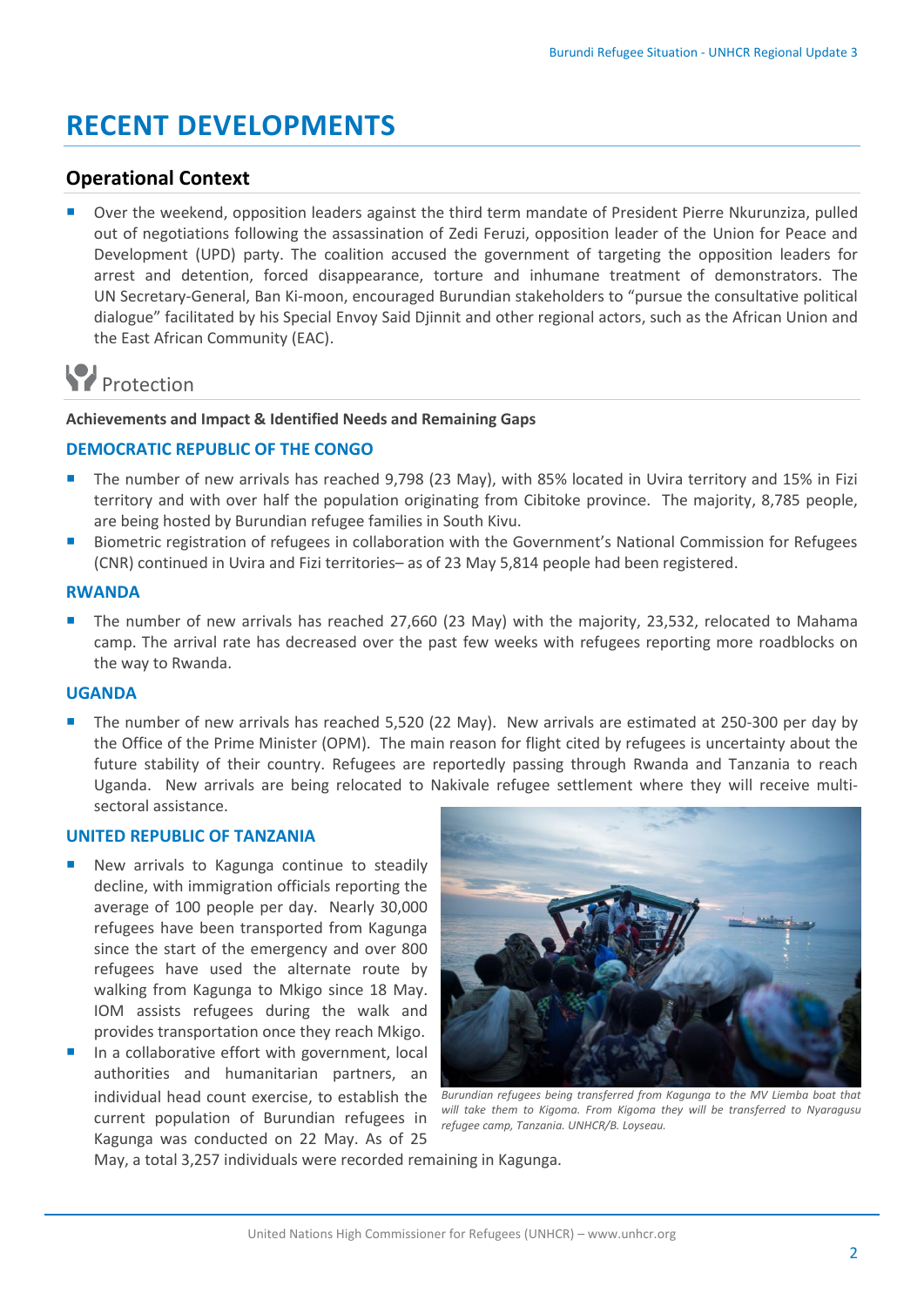

#### **Achievements and Impact & Identified Needs and Remaining Gaps**

#### **DEMOCRATIC REPUBLIC OF THE CONGO**

 New arrivals in Kavimvira transit centre and Sange and Mongemonge reception centres with critical health conditions have been referred to the local general hospital. The most widely reported illnesses are malaria, intestinal parasitosis and respiratory infections. Assistance and warm meals are provided to refugees at the hospital.

#### **RWANDA**

- **There are no reported cases of cholera in** Rwanda. Screening upon arrival into the country has started and authorities and aid agencies are looking into the possibility of setting up isolation tents.
- **Immunization against measles and polio of** 12,000 children below the age of 15 years (40% of population) was launched on 23 May in Mahama camp.
- UNHCR distributes mosquito nets to all families in reception centres, which they then take to Mahama camp. The majority of consultations are malaria-related, followed by respiratory diseases. UNHCR distributes nets A mother weighs her baby at a nutritional screening centre for new arrivals in on-site to the small numbers of refugees who are brought directly from border districts to the camp.



*Mahama refugee camp, Rwanda. UNHCR/K.Holt*

#### **UNITED REPUBLIC OF TANZANIA**

 The cholera situation remains critical but the number of new cases has significantly reduced. As of 24 May, the total number of affected persons due to acute watery diarrhea (AWD) was 4,408. The number of daily infections has steadily dropped from as high as 916 on 18 May to about 100 on 24 May in large part due to the improved water and sanitation situation at the epicenters (Kagunga and Lake Tanganyika (LT) Stadium). MSF Belgium has set up a cholera treatment centre (CTC) in Kagunga, while MSF Switzerland is running the CTC at the LT Stadium. MSF has also proposed to build a CTC in Nyarugusu camp.

### Food Security and Nutrition

#### **Achievements and Impact & Identified Needs and Remaining Gaps**

#### **DEMOCRATIC REPUBLIC OF THE CONGO**

**WFP** distributed 17,190 tons of food to refugees in Kavimvira transit centre and the reception centres of Sange and Mongemonge, including cereals, pulses, salt and oil. Additional foods such as manioc flour, vegetables, sugar and spices are being provided to persons with special needs. WFP has also distributed 27.244kg of food for 6,987 refugees living with host families.

#### **UNITED REPUBLIC OF TANZANIA**

 A three day food ration was distributed on 25 May in Kagunga for 3,500 people comprising of corn flour, pulses, oil and salt.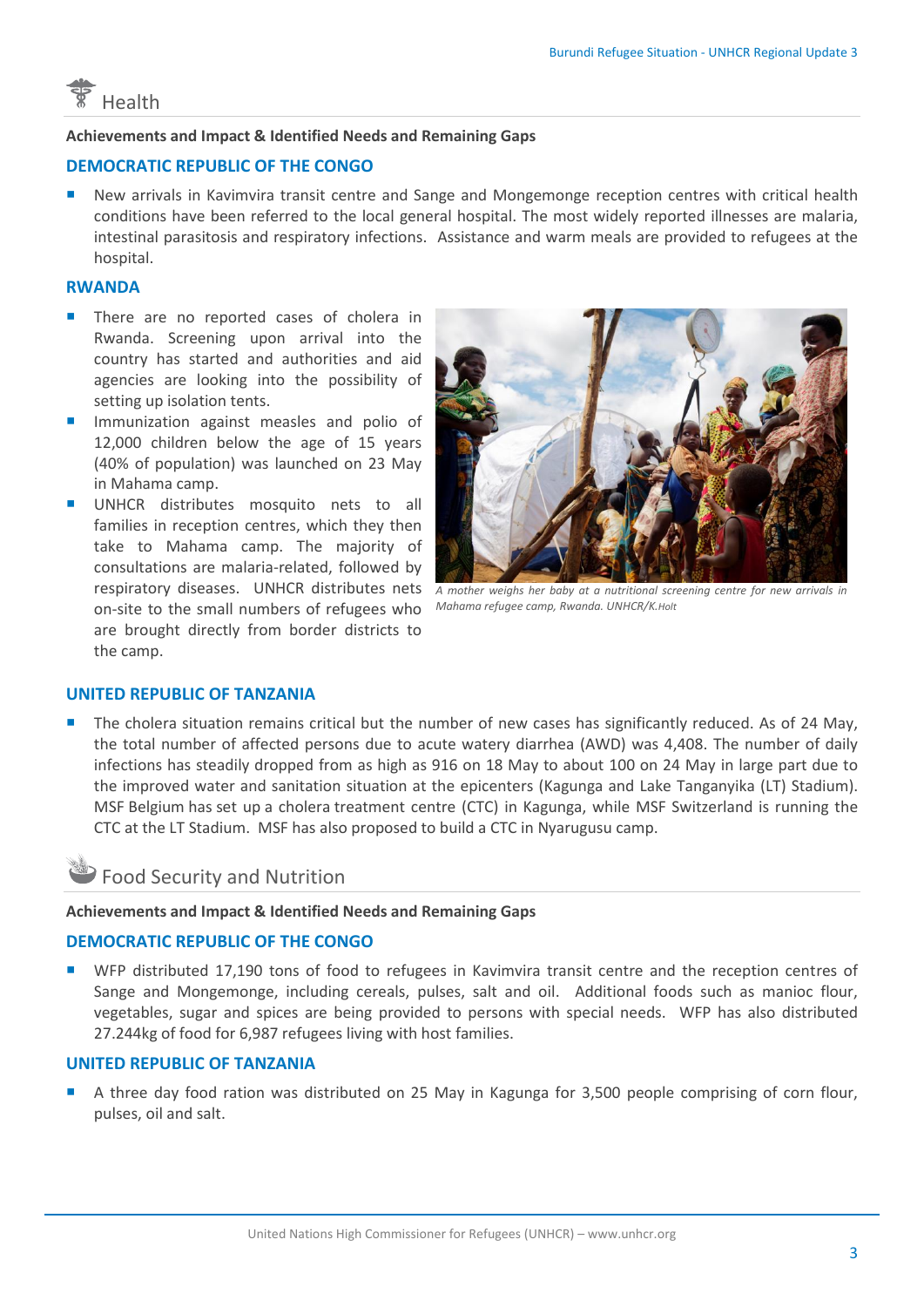# Water and Sanitation

#### **Achievements and Impact & Identified Needs and Remaining Gaps**

#### **DEMOCRATIC REPUBLIC OF THE CONGO**

 Potable water in Kavimvira and Mongemonge is being provided by Oxfam (13,000l per day) and REGIDESO, the national water supplier. Average consumption today is estimated at 19 litres per person per day (l/p/d), above the emergency standard of 15l/p/d.

#### **RWANDA**

 In Mahama camp, as of 23 May, 765 latrines had been constructed (31 refugees per latrine) as well as 381 showers (61 refugees per shower). Refugees are receiving 8.7 l/p/d, below the emergency standard of 15l/p/d. Following a request from the government, relocation to Mahama camp was temporarily suspended until assistance, such as water provision, reaches an adequate level. World Vision has confirmed that they have hired 3 more trucks, in addition to the existing six to improve the situation.

#### **UNITED REPUBLIC OF TANZANIA**

- In Nyarugusu, 828 latrines and 265 showers have been built. An additional 1,014 showers and 349 showers still need to be built.
- The water storage points have been increased in Kagunga from 7 to 12 water taps providing 43,000l per day.
- As part of support to host community project, Oxfam will be constructing new family latrines for 115 Tanzanian families in Kagunga.
- Emergency latrines will be constructed by UNHCR and UNICEF at the LT Stadium.

### Shelter and NFIs

#### **Achievements and Impact & Identified Needs and Remaining Gaps**

#### **DEMOCRATIC REPUBLIC OF THE CONGO**

 The setting up of the new regrouping site, located in Lusenda/Mboko in Fizi territory is ongoing.

#### **RWANDA**

 A shelter strategy and a model for more permanent shelters have been developed for Mahama camp but implementation will be a challenge. The GoR originally allocated 50,000 hectares but this may need to be re-adjusted so as not to compromise UNHCR standards in providing assistance. The office is currently negotiating with the GoR for more land. So far, 3,435 tents have been erected.



*Burundian refugees sit next to the community centre in Kavimvira transit centre, DRC. UNHCR/F. Scoppa*

#### **UGANDA**

 So far, 1,351 individuals (454 households) have been provided with allocated plots of land and shelter kits. All new arrivals have been provided full NFI kits.

#### **UNITED REPUBLIC OF TANZANIA**

 In Nyarugusu, as of 24 May, 1,485 family units had been completed, which can accommodate 11,800 persons. Another 3,515 additional family units need to be completed. The absorption capacity of the camp on a daily basis is 2,200 persons. The key priority is to increase the implementing capacity through supporting current partners, as well as increasing the number of partners.